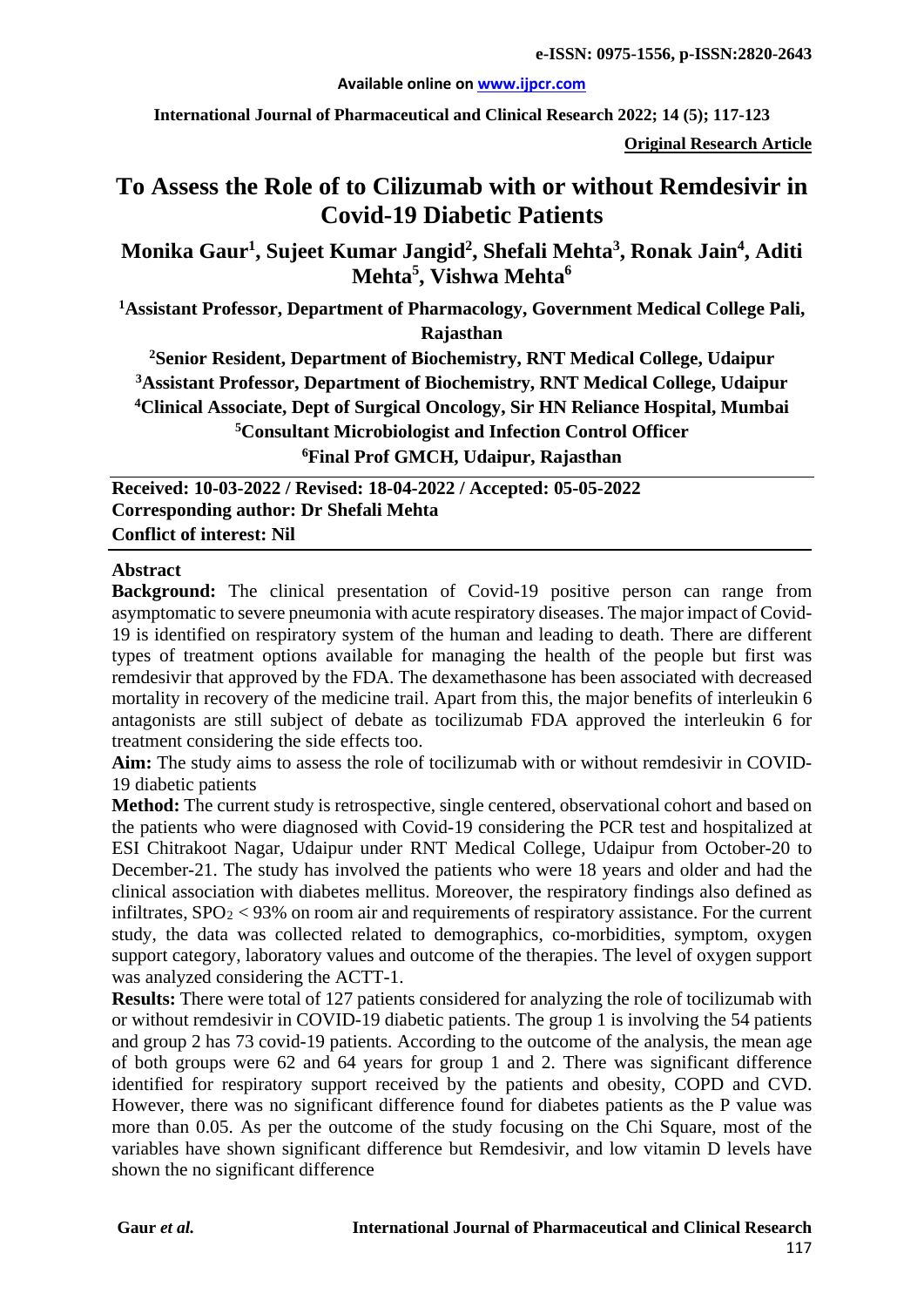**Conclusion:** From the analysis, it has been concluded that the combinations of tocilizumab and remdesivir did not have any significant difference in mortality but the patients who recovered from the covid-19 has influenced with diabetic issues. The improvement in practice and advancement in laboratory trail has helped to improve the effectiveness of these treatment options.

**Keywords:** COVID-19, Mortality, Tocilizumab, Remdesivir, Intubation

This is an Open Access article that uses a fund-ing model which does not charge readers or their institutions for access and distributed under the terms of the Creative Commons Attribution License (http://creativecommons.org/licenses/by/4.0) and the Budapest Open Access Initiative (http://www.budapestopenaccessinitiative.org/read), which permit unrestricted use, distribution, and reproduction in any medium, provided original work is properly credited.

### **Introduction**

Covid-19 was first reported in Wuhan, China during December 2019 and spread globally and affected the health of the people. According to the WHO report, there were more than 1.2 billion cases around the globe and 10 million deaths [1]. The clinical presentation of Covid-19 positive person can range from asymptomatic to severe pneumonia with acute respiratory diseases [2]. The major impact of Covid-19 is identified on respiratory system of the human and leading to death. The common laboratory findings of the Covid-19 include the Leukopenia, lymphopenia, elevated aminotransferase, C-reactive protein, Ddimer, ferritin, and lactate dehydrogenase [3]. As per the analysis of the WHO, the major symptoms of Covid-19 involve the diarrhea, dizziness, anosmia, sore throat, abdominal pain, anorexia and vomiting [4,5].

Moreover, the key factors that promote the severe impact of health of the individual involves the age, male sex, pre-existing chronic disease in lungs and heart as well as the diabetes mellitus [6]. However, there are different types of treatment options available for managing the health of the people but first was remdesivir that approved by the FDA. The dexamethasone has been associated with decreased mortality in recovery of the medicine trail [7]. Apart from this, the major benefits of interleukin 6 antagonists are still subject of debate as tocilizumab FDA approved the interleukin 6 for treatment considering the side effects too [8]. Additionally, the newer

effects of tocilizumab are still unclear for hospitalized patients of Covid-19 [9]. The medical experts have considered the tocilizumab and remdesivir combination therapy for offering the treatment to the patients of covid-19.

The trail of REMDCTA was not meeting the desired outcome for offering the treatment to the patients of covid-19 [10]. The combination of tocilizumab and remdesivir did not meet the secondary endpoints that include the death and clinical status. However, many clinical experts have recommended tocilizumab and remdesivir considering the standards process for offering the treatment of the patients [11]. The improvement in practice and advancement in laboratory trail has helped to improve the effectiveness of these treatment options [12].

#### **Aim**

The study aims to assess the role of tocilizumab with or without remdesivir in COVID-19 diabetic patients

#### **Material and Methods**

The current study is retrospective, single centered, observational cohort and based on the patients who were diagnosed with Covid-19 considering the PCR test and hospitalized at ESI Chitrakoot Nagar, Udaipur under RNT Medical College, Udaipur from October-20 to December-21. The study has involved the patients who were 18 years and older and had the clinical association with diabetes mellitus.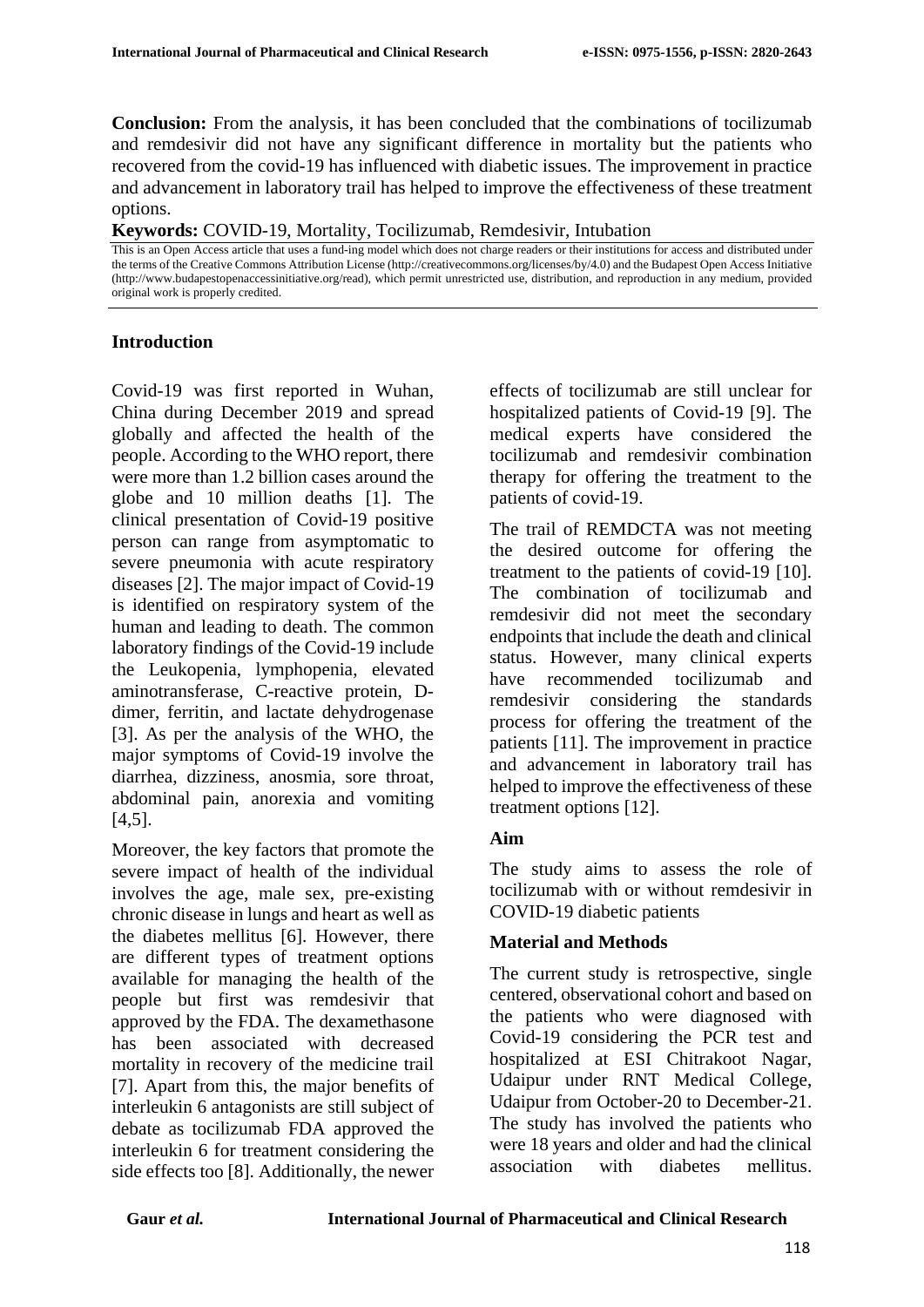Moreover, the respiratory findings also defined as infiltrates,  $SPO<sub>2</sub> < 93%$  on room air and requirements of respiratory assistance. Moreover, the patients were evaluated for the study treated with standard of care plus tocilizumab (group 1) or standard plus care tocilizumab and remdesivir (group 2).

The study has excluded the patients who had tocilizumab and remdesivir more than 72 hours after time of admission or not meeting the inclusion criteria of the hospital as per the covid-19 protocol. For the study, the exclusion criteria were patients with no requirement of respiratory supplementation, hypersensitivity of tocilizumab or excipients, pregnant or breastfeeding and having issues related to the TB, fungal and other viral infection.

## **Study variables**

For the current study, the data was collected related to demographics, co-morbidities, symptom, diabetes mellitus, oxygen support category, laboratory values and outcome of the therapies. The level of oxygen support was analyzed considering the ACTT-1. There were three categories defined for maintaining the standards process of analyzing the issues of the patients. Category 1 is nasal cannula or simple mask. Category 2 is non-invasive positive pressure ventilation, continuous positive airway pressure and high flow of oxygen as well as non-rebreather. Category

3 involves mechanical ventilation or

extracorporeal membrane oxygenation. These were considered most sever requirements within 24 hours of admission of the patients. Apart from this, the primary analysis was done on the basis of hospital length of stay and mortality. Secondary outcome of study includes the assessment of tocilizumab adverse impact on diabetic patients.

## **Statistical analysis**

For the study, continuous variables were reported using median and interquartile range and categorical variables which were summarized as percentage. For the analysis of data, Chi Square was used for testing the categorical values and univariate. Moreover, Chi Square and ANOVA were also used to identify variable associated with outcome considering the multivariate analysis.

## **Results**

For study, the patients were divided into two groups. Group 1 is having standards care plus tocilizumab and group 2 is having care plus tocilizumab and remdesivir. There were total of 127 patients considered for analyzing the role of tocilizumab with or without remdesivir in COVID-19 diabetic patients. The group 1 is involving the 54 patients and group 2 has 73 covid-19 patients. The total cases of covid-19 were involving 49 cases with mild (Category 1), 51 cases were moderate (category 2) and 27 severe (category 3).

| <b>Characteristic</b>                              | <b>Treatment</b>                                            |                                                                      |                      |
|----------------------------------------------------|-------------------------------------------------------------|----------------------------------------------------------------------|----------------------|
|                                                    | <b>Group 1 Standard of care</b><br>+ tocilizumab $(n = 54)$ | Group 2 Standard of<br>care + tocilizumab +<br>remdesivir $(n = 73)$ | $\mathbf P$<br>value |
| Average<br>Age<br>$\overline{a}$<br>median $(IQR)$ | 62(54.65)                                                   | 64(52.65)                                                            | 0.0008               |
| $Sex - No. (%)$                                    |                                                             |                                                                      | 0.3                  |
| Male                                               | 30(55.5)                                                    | 48 (65.7)                                                            |                      |
| Female                                             | 24 (44.4)                                                   | 25(34.2)                                                             |                      |
| Respiratory<br>support<br>received - No. $(\% )$   |                                                             |                                                                      |                      |

**Table 1: Characteristics of patients**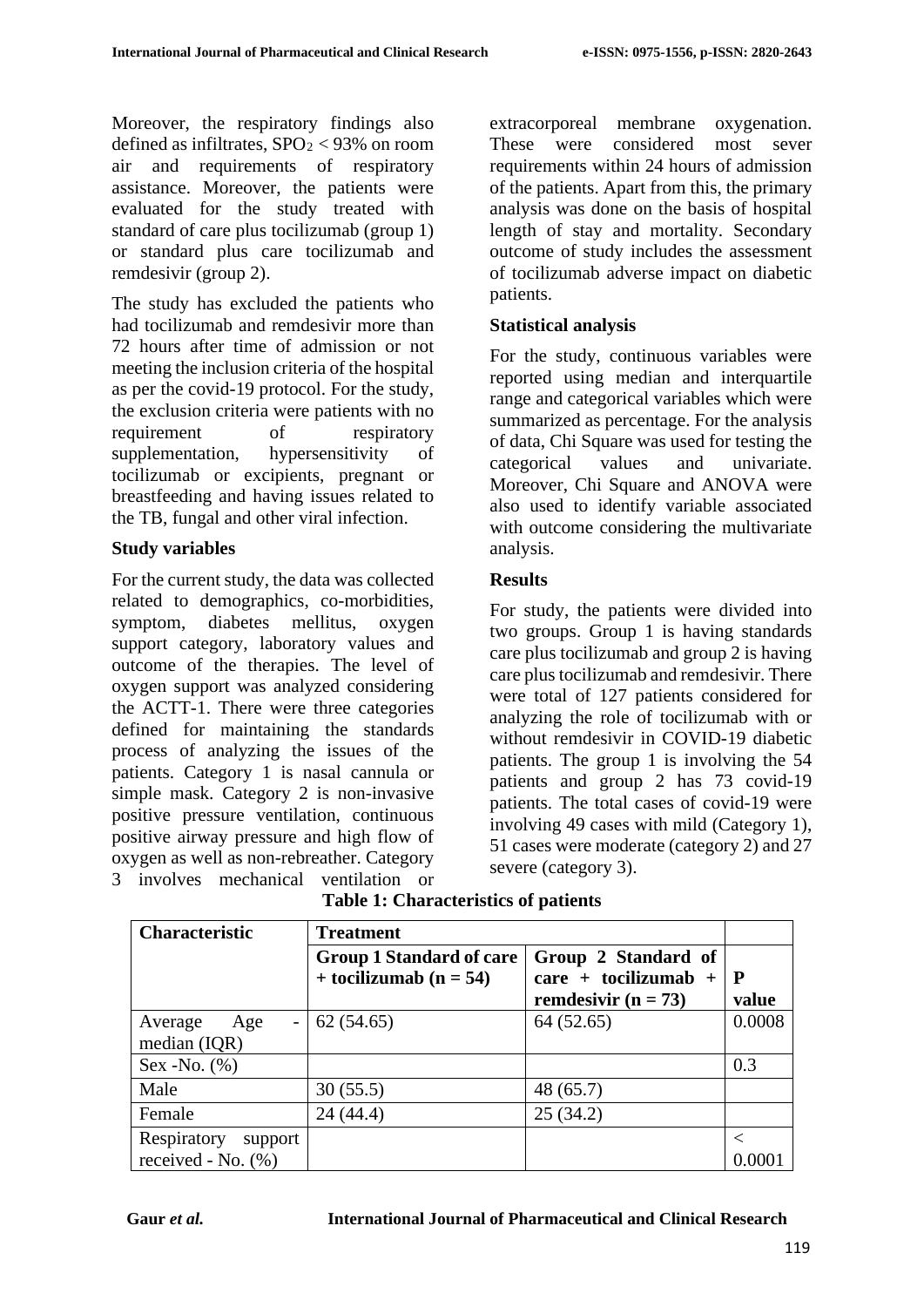| Category 1            | 33(61.1) | 16(21.9)  |      |
|-----------------------|----------|-----------|------|
| Category 2            | 13(24)   | 36(49.3)  |      |
| Category 3            | 8(14.8)  | 21(28.7)  |      |
| Previous coexisting   |          |           |      |
| disease - No. $(\% )$ |          |           |      |
| Obesity               | 23(42.5) | 42(57.5)  | 0.2  |
| <b>COPD</b>           | 5(9.2)   | 8(10.9)   | 0.5  |
| <b>CVD</b>            | 29(53.7) | 55 $(75)$ | 0.01 |
| kidney<br>Reduced     | 24(44)   | 26(36)    | 0.3  |
| function              |          |           |      |
| Current smoker - No.  | 1(2)     | 10(14)    | 0.02 |
| (%)                   |          |           |      |
| Glucose<br>Avg.<br>at | 142      | 145       | 0.23 |
| Admission $(mg/dl)$   |          |           |      |
| Glucose<br>Avg.<br>at | 157      | 166       | 0.03 |
| Discharge (mg/dl)     |          |           |      |

The table 1 has provided the information related to characteristics of the patients and discussed the issues and other parameters. According to the outcome of the analysis, the mean age of both groups were 62 and 64 years for group 1 and 2. There was significant difference identified for respiratory support received by the patients and obesity, COPD and CVD.

However, there was no significant difference found for diabetes patients as the P value was more than 0.05. Further, increased glucose level was observed at the time of discharged from the time of admission in both the groups, however, it was not significantly different both the groups at both times.

|                                | Univariate<br>Chi-square |                | <b>Multivariate</b> | Logistic                          |         |  |
|--------------------------------|--------------------------|----------------|---------------------|-----------------------------------|---------|--|
|                                | Analysis ( $n = 127$ )   |                |                     | Regression Analysis ( $n = 127$ ) |         |  |
|                                | % Mortality              |                | P value             | <b>Risk Ratio (C.I.)</b>          | P value |  |
| Variable $(+ \text{ vs. } -)$  | $+$                      |                |                     |                                   |         |  |
| $LOS \leq 10 \text{ vs.} > 10$ | 30                       | 10             | 0.003               | $0.7(0.2-3)$                      | 0.7     |  |
| days)                          |                          |                |                     |                                   |         |  |
| Age ( $\geq 65$ vs. < 65)      | 32                       | 5              | 0.001               | $11.0(2-62)$                      | 0.003   |  |
| Reduced<br>Kidney              | 37                       | 5              | < 0.0001            | $7.2(1.6-33)$                     | 0.004   |  |
| function†                      |                          |                |                     |                                   |         |  |
| Respiratory category           | 28                       | $\overline{4}$ | 0.0008              | $6.5(1-42)$                       | 0.05    |  |
| Cardiovascular                 | 23                       | 7              | 0.03                | $0.6(0.09-3.7)$                   | 0.6     |  |
| diseaset                       |                          |                |                     |                                   |         |  |
| Remdesivir                     | 20                       | 17             | 0.7                 | $0.7(0.2-2.7)$                    | 0.6     |  |
| Diabetes mellitus              | 26                       | 13             | 0.06                | $0.8(0.2-2.9)$                    | 0.7     |  |
| Methylprednisolone             | 36                       | 15             | 0.03                | $5.5(0.8-36)$                     | 0.08    |  |
| Dexamethasone                  | 18                       | 33             | 0.3                 | $4.6(0.3-72)$                     | 0.3     |  |
| Vitamin<br>Low<br>D            | 31                       | 21             | 0.5                 | $1.0(0.2-6)$                      | 1.0     |  |
| Levels                         |                          |                |                     |                                   |         |  |

**Table 2: Factors influencing mortality**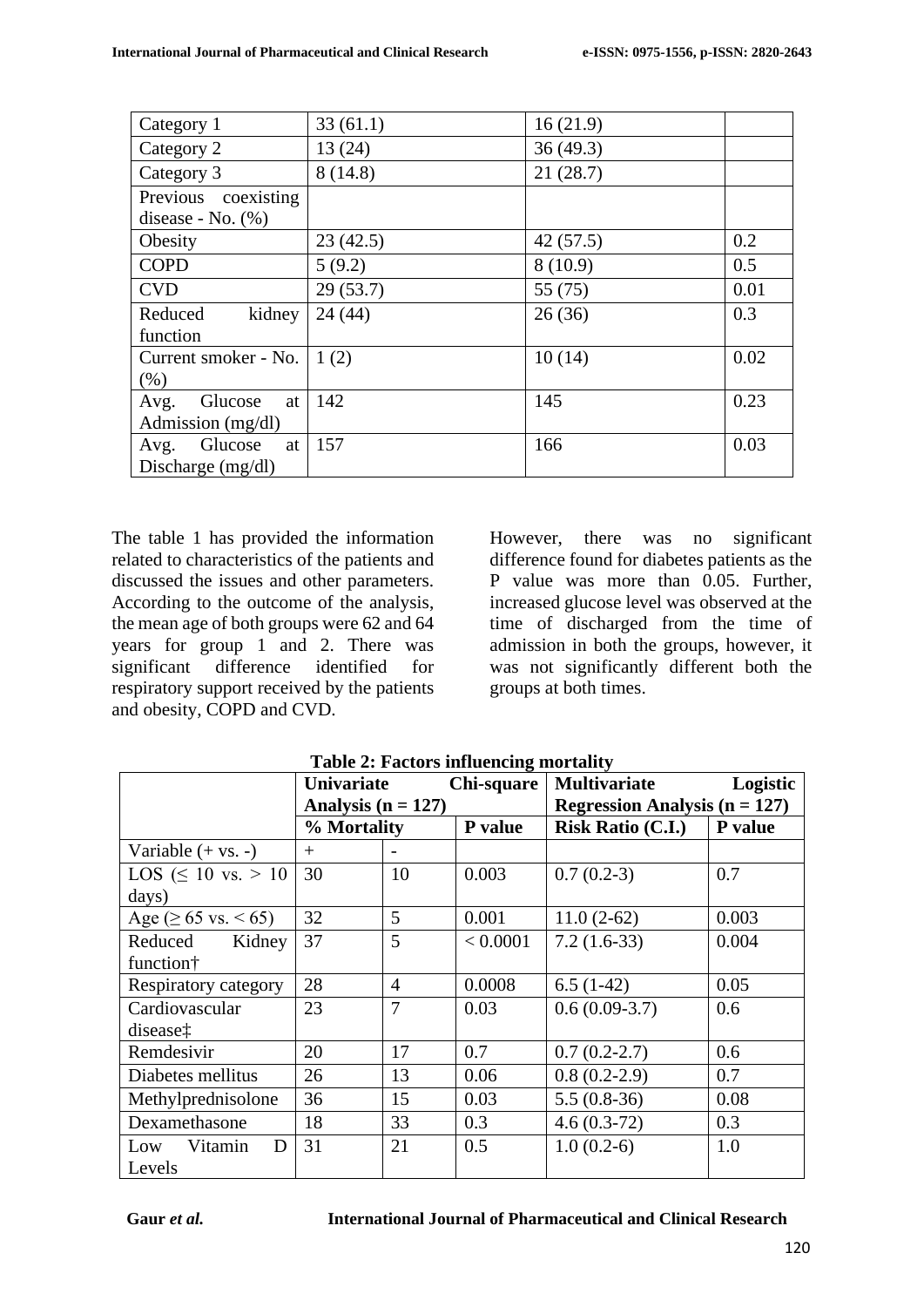Table 2 has provided the information related to the factor that influence the mortality and considered the different variables such as Respiratory category,

Reduced Kidney function, Remdesivir, Cardiovascular disease and Diabetes mellitus. As per Chi Square, most of the variables have shown significant difference but Remdesivir, and low vitamin D levels have shown the no

significant difference. Apart from this, Multivariate logistic regression analysis has provided the information related to the risk ratio. As per the outcome of the analysis, the Dexamethasone and Methylprednisolone have shown no significant difference as P value was  $> 0.05$ . Reset of the variables has shown significant difference as P value was  $< 0.05$ .

|                               | Univariate ANOVA Analysis<br>$(n=127)$ |     |         | <b>Multivariate</b><br>Analysis $(n = 127)$ | <b>Regression</b> |         |
|-------------------------------|----------------------------------------|-----|---------|---------------------------------------------|-------------------|---------|
|                               | <b>Length of Stay</b>                  |     | P value | <b>Length of Stay</b>                       |                   | P value |
| Variable $(+ \text{ vs. } -)$ | $^{+}$                                 |     |         | $^{+}$                                      |                   |         |
| Mortality                     | 12                                     | 7.5 | 0.008   | 10.2                                        | 10.8              | 0.8     |
| Age ( $\geq 65$ vs. < 65)     | 10                                     | 7   | 0.02    | 12.7                                        | 13.7              | 0.8     |
| Kidney<br>Reduced             | 10.5                                   | 7   | 0.045   | 11.4                                        | 9.7               | 0.4     |
| function                      |                                        |     |         |                                             |                   |         |
| Cardiovascular                | 10                                     | 7   | 0.02    | 11.2                                        | 9.8               | 0.5     |
| disease                       |                                        |     |         |                                             |                   |         |
| Respiratory category          | 11                                     | 6   | 0.001   | 15                                          | 6                 | 0.001   |
| (Group 2 and 3 vs. 1)         |                                        |     |         |                                             |                   |         |

**Table 3: Factors Influencing Length of Stay**

Table 3 has provided the information and analysis related to factors influencing the length of hospital stay. According to analysis, there are various factors that have direct influence on the health of the covid-19 patients. As per the outcome of the study, the length of stay was affected due to mortality, age, kidney function and cardiovascular disease as well as respiratory category. These have shown no significant differences as P value is less than 0.05 for all variables based on the ANOVA analysis.

# **Discussion**

According to analysis of the study, the major benefits of interleukin 6 antagonists are still subject of debate as tocilizumab FDA approved the interleukin 6 for treatment considering the side effects too. Additionally, the newer effects of tocilizumab are still unclear for hospitalized patients of Covid-19. The

medical experts have considered the tocilizumab and remdesivir combination therapy for offering the treatment to the patients of covid-19.

The combination of tocilizumab and remdesivir did not meet the secondary endpoints that include the death and clinical status. However, many clinical experts have recommended tocilizumab and remdesivir considering the standards process for offering the treatment of the patients. The improvement in practice and advancement in laboratory trail has helped to improve the effectiveness of these treatment options. According to the outcome of the analysis, the mean age of both groups were 62 and 64 years for group 1 and 2. There was significant difference identified for respiratory support received by the patients and obesity, COPD and CVD. However, there was no significant difference found for diabetes patients as the P value was more than 0.05.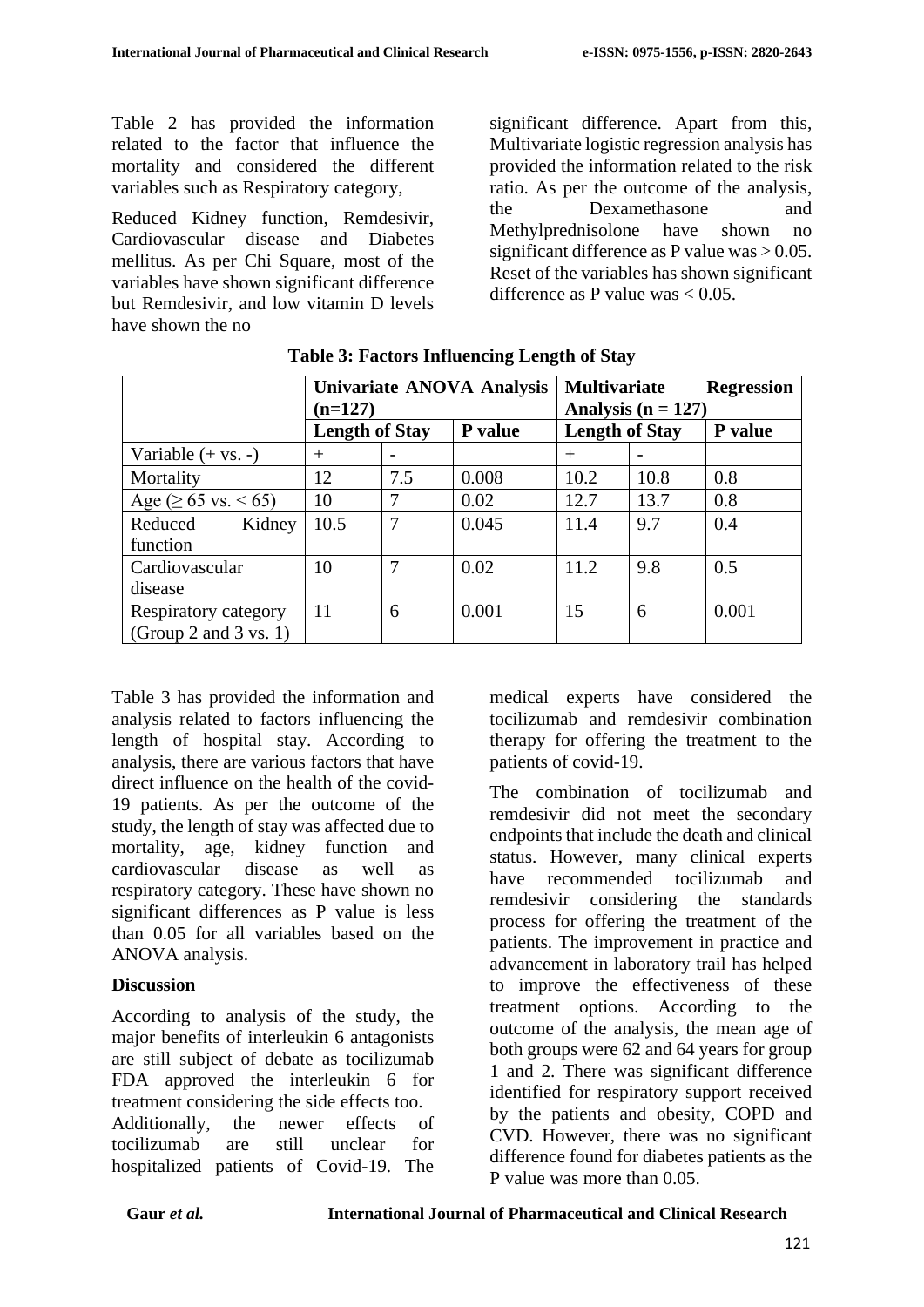Moreover, as per the Chi Square, most of the variables have shown significant difference but Remdesivir, and low vitamin D levels have shown the no significant difference. Apart from this, Multivariate logistic regression analysis has provided the information related to the risk ratio. As per the outcome of the analysis, the Dexamethasone and Methylprednisolone have shown no significant difference as P value was  $> 0.05$ . Reset of the variables has shown significant difference as P value was  $< 0.05$ .

As per the study of Judge Kolaski and Qadeer, (2022) [13] a systematic analysis concluded both diabetes and cardiovascular disease were associated with severe COVID-19. However, diabetes was not found to be a significant disease marker of progression in the published systematic analysis. Moreover, there have been few trials evaluating vitamin D levels on COVID-19 severity. One study discovered obese and diabetic patients were found to have low vitamin D levels more frequently [14,15]. The length of stay was affected due to mortality, age, kidney function and cardiovascular disease as well as respiratory category. Additionally, the combinations of tocilizumab and remdesivir have affected the health of the diabetic patients. [16]

# **Conclusion**

From the analysis, it has been concluded that glucose level increases at the time of discharged from the time of admission in both the groups, however, it was not significantly different both the groups at both times. Further, the combinations of tocilizumab and remdesivir did not have any significant difference in mortality but the patients who recovered from the covid-19 has influenced with diabetic issues. The recovery of the patients using the combination was good but the level of severity of sugar was increased that has negative impact on the health of the patients. The improvement in practice and advancement in laboratory trail has helped to improve the effectiveness of these treatment options.

## **References**

- 1. Schneider CA, Martinez J, Jodoin K, Wolowich WR. Impact of Adding Remdesivir to Tocilizumab in Hospitalized Patients with Coronavirus Disease. J Infect Dis Epidemiol. 2021; 7:238.
- 2. Ali S, Khalid S, Afridi M, Akhtar S, Khader YS, Akhtar H. Notes From the Field: The Combined Effects of Tocilizumab and Remdesivir in a Patient With Severe COVID-19 and Cytokine Release Syndrome. JMIR public health and surveillance. 2021 May 19;7(5):e27609.
- 3. Castle RD, Williams MA, Bushell WC, Rindfleisch JA, Peterson CT, Marzolf J, Brouwer K, Mills PJ. Implications for Systemic Approaches to COVID-19: Effect Sizes of Remdesivir, Tocilizumab, Melatonin, Vitamin D3, and Meditation. Journal of Inflammation Research. 2021; 14:4859.
- 4. Rosas IO, Diaz G, Gottlieb RL, Lobo SM, Robinson P, Hunter BD, Cavalcante AW, Overcash JS, Hanania NA, Skarbnik A, Garcia-Diaz J. Tocilizumab and remdesivir in hospitalized patients with severe COVID-19 pneumonia: a randomized clinical trial. Intensive care medicine. 2021 Nov;47(11):1258-70.
- 5. Sarhan RM, Harb HS, Abou Warda AE, Salem-Bekhit MM, Shakeel F, Alzahrani SA, Madney YM, Boshra MS. Efficacy of the early treatment with tocilizumab-hydroxychloroquine and tocilizumab-remdesivir in severe COVID-19 Patients. Journal of infection and public health. 2022 Jan 1;15(1):116-22.
- 6. Kelleni MT. Tocilizumab, remdesivir, favipiravir, and dexamethasone repurposed for covid-19: A comprehensive clinical and pharmacovigilant reassessment. SN comprehensive clinical medicine. 2021